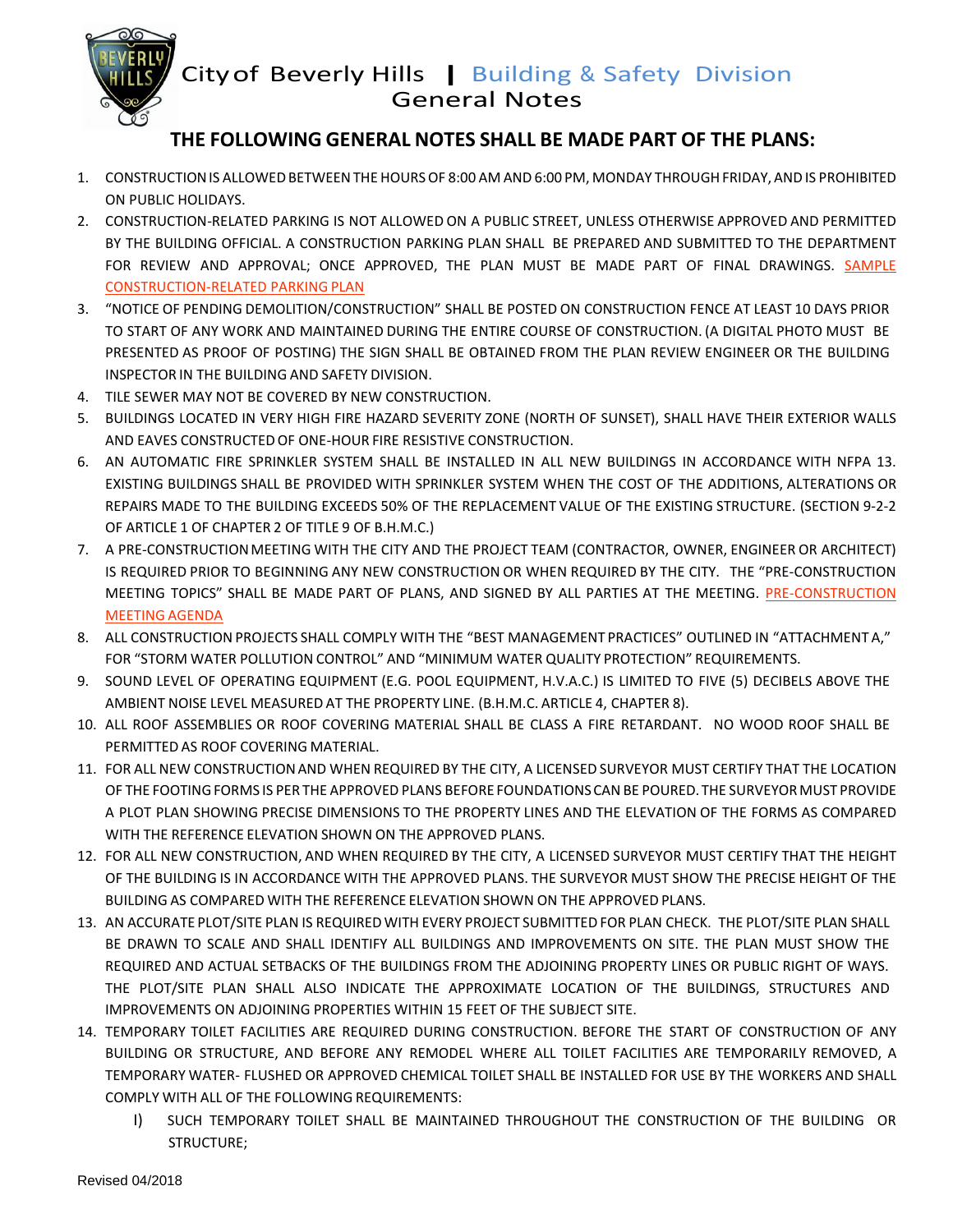- II) IF A WATER-FLUSHED TOILET IS USED, SUCH TOILET SHALL BE CONNECTED TO THE SEWER, AND TILE PIPE WITHOUT A VENT MAY BE USED FOR THE INSTALLATION;
- III) SUCH TEMPORARY TOILET SHALL BE LOCATED WITHIN TWENTY-FIVE (25') FEET OF THE REAR PROPERTY LINE AND SHALL BE SET BACK AT LEAST TWENTY (20) FEET FROM ANY OTHER PROPERTY LINE UNLESS THE CITY BUILDING OFFICIAL APPROVES AN ALTERNATE LOCATION BECAUSE THE REQUIREMENTS OF THIS SUBSECTION PREVENT SERVICING THE TOILET OR ARE OTHERWISE INFEASIBLE; AND
- IV) SUCH TEMPORARY TOILET SHALL NOT BE LOCATED ON PUBLIC PROPERTY WITHOUT THE APPROVAL OF THE DIRECTOR OF PUBLIC WORKS.
- 15. AN APPROVED WEATHERPROOFING CONSULTANT MUST CERTIFY THE INSTALLATION OF WEATHERPROOFING ON ALL RETAINING WALLS WHICH ARE ADJACENT TO INTERIOR AREAS OF THE BUILDING. THE CONSULTANT WILL NOT BE REQUIRED IF THE INSTALLER IS CERTIFIED IN WRITING BY THE MANUFACTURER.
- 16. FOR ALL NEW CONSTRUCTION AND WHEN REQUIRED BY THE CITY, AN APPROVED WEATHERPROOFINGCONSULTANT MUST CERTIFY THAT THE WEATHERPROOFING ELEMENTS OF THE BUILDING HAVE BEEN INSTALLED IN ACCORDANCE WITH THE APPROVED PLANS, ALL RELEVANT CODES, AND PER MANUFACTURERS SPECIFICATIONS. AT A MINIMUM, AN INSPECTION AND REPORT WILL BE REQUIRED BEFORE PLASTERINGBEGINS AND BEFORE FINAL APPROVAL IS GRANTED.
- 17. PRIOR TO FINAL APPROVAL, A CERTIFIED AIR BALANCER MUST PROVIDE A WRITTEN REPORT SHOWING THE AIR VOLUMES FOR ALL ELEMENTS OF A COMMERCIAL GARAGE EXHAUST SYSTEM OR A COMMERCIAL KITCHEN HOOD SYSTEM.
- 18. FOUNDATION EXCAVATIONS SHALL BE INSPECTED AND APPROVED BY THE GEOTECHNICAL ENGINEER PRIOR TO REQUESTING CITY INSPECTION. THE GEOTECHNICAL ENGINEER SHALL PREPARE AND LEAVE A FIELD REPORT FOR THE CITY INSPECTOR.
- 19. PRIOR TO FINAL APPROVAL, THE CITY MUST WITNESS A TEST OF ALL FIRE SMOKE DAMPERS.
- 20. WATER CONSERVATION PLUMBING FIXTURES ARE REQUIRED FOR ALL NEW AND REPLACEMENT SHOWERHEADS, FAUCETS, TOILETS, AND URINALS.
- 21. WATER EFFICIENT LANDSCAPINGAND SMART IRRIGATION CONTROLLERS SHALL BE INSTALLED:
	- I) WHENEVER LANDSCAPE AREA EXCEEDS 2500 SQUARE FEET.
	- II) WHEN EXISTING LANDSCAPING IS ALTERED BY MORE THAN 50% AND IS MORE THAN 2500 SQUARE FEET.
- 22. REVISIONS AND DETAIL CHANGES PROPOSED ON A PROJECT AFTER THE BUILDING PERMIT IS ISSUED SHALL BE COORDINATED AND COMMUNICATED WITH THE CITY'S PROJECT PLAN REVIEW ENGINEER/ARCHITECT (PRE). REVISIONS AND DETAIL CHANGES SHALL BE REVIEWED AND APPROVED BY THE PRE PRIOR TO REQUESTING AN INSPECTION. APPOINTMENTS ARE REQUIRED TO BE MADE WITH THE PRE TO REVIEW THE REVISED PLANS (ADDITIONAL REVIEW FEES MAY APPLY).
- 23. THE PROJECT ARCHITECT, ENGINEER, AND APPLICANT UNDERSTAND THAT THEIR POINT OF CONTACT IS THE CITY'S PLAN REVIEW ENGINEER/ARCHITECT (PREA) FOR THE DURATION OF THE PROJECT. ALL RELATED PROJECT PLAN REVISIONS, OR PROPOSED NEW STRUCTURES, (E.G. DETACHED GARAGE, GUEST HOUSE, ACCESSORY STRUCTURE, POOL, FENCE/WALLS, AND PAVING ETC…) SHOULD BE DIRECTED TO THE CITY'S PREA. THE ARCHITECT SHOULD CONTACT THE PREA USING THEIR DIRECT TELEPHONE NUMBER IN ORDER TO MAKE AN OFFICE APPOINTMENT.
- 24. ALL PLANNING DIVISION APPROVAL LETTERS, RESOLUTIONS, AND CONDITIONAL APPROVALS SHALL BE MADE PART OF PLANS. THE FINAL SET OF PLANS SHALL BEAR THE STAMP AND SIGNATURE OF THE PLANNING DIVISION INDICATING COMPLIANCE AND CONFORMITY WITH THE CONDITIONS OF APPROVAL OF THE PROJECT, PRIOR TO APPLYING FOR THE BUILDING PERMIT.
- 25. A DIGITAL COPY OF "AS-BUILT" PLANS SHALL BE SUBMITTED TO THE BUILDING INSPECTOR PRIOR TO REQUESTING FOR FINAL INSPECTION. THE "ARCHITECT AND/OR REGISTERED PROFESSIONAL'S CERTIFICATION FORM" SHALL BE COMPLETED AND MADE PART OF THE PLANS AS A CONDITION OF THE BUILDING PERMIT ISSUANCE. PLEASE USE THE FOLLOWING LINK TO ACCESS THE FORM: AGREEMENT TO PROVIDE DIGITAL FORMAT PLANS
- 26. THE BUILDING INSPECTION RECORD MUST BE PLACED ON THE FIRST SHEET OF THE PLANS AS A CONDITION OF CITY APPROVAL. PLAN PREPARERS (ARCHITECTS, DRAFTSPERSONS, DESIGNERS AND ENGINEERS) SHOULD VISIT THE BUILDING AND SAFETY WEBPAGE TO DOWNLOAD A COPY OF THE BUILDING INSPECTION RECORD AND COPY IT TO THE FIRST SHEET OF THE PLANS FOR PERMANENT RECORD. FAILURE TO INCLUDE THE BUILDING INSPECTION RECORD ON PLANS SUBMITTED FOR APPROVAL WILL RESULT IN A CORRECTION GIVEN TO THE APPLICANT TO RETURN THE PLANS TO THE PREPARER TO INCLUDE THE DOCUMENT AS PART OF THEIR PLANS.
- 27. CONSTRUCTION FIELD REPORTS MUST BE SUBMITTED ELECTRONICALLY VIA EMAIL T[O FIELDREPORTS@BEVERLYHILLS.ORG.](mailto:FIELDREPORTS@BEVERLYHILLS.ORG)